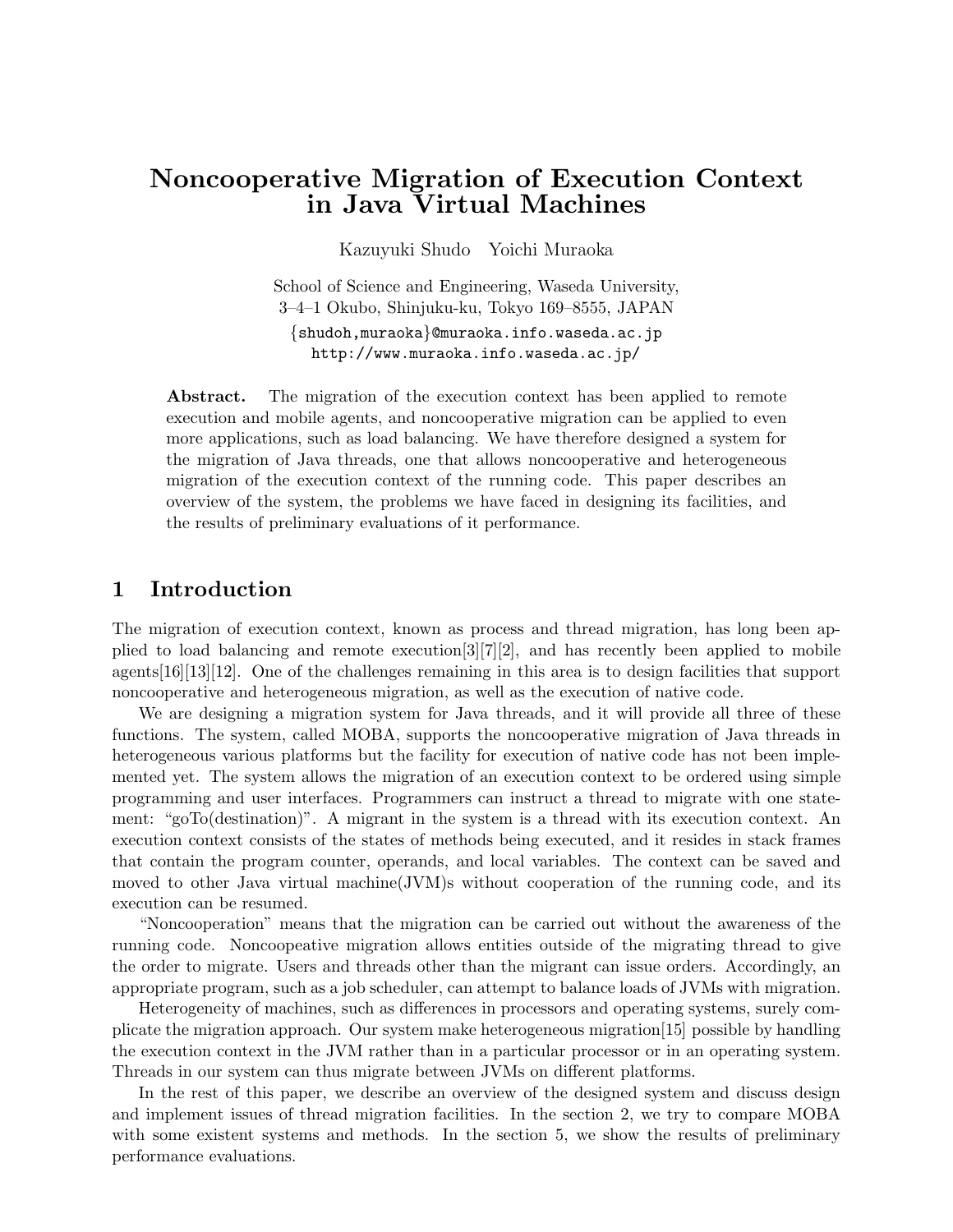## **2 Related Work**

| system          | language   | context | execution          | heterogeneity | noncooperation |
|-----------------|------------|---------|--------------------|---------------|----------------|
| <b>MOBA</b>     | Java       | yes     | interpreter        | yes           | yes            |
| Sumatra         | Java       | yes     | interpreter        | yes           | $\mathbf{n}$   |
| JavaGo          | Java       | yes     | JIT or interpreter | yes           | $\mathbf{n}$   |
| Voyager, Aglets | Java       | no      | JIT or interpreter | yes           | $\mathbf{n}$   |
| TeleScript      | TeleScript | yes     | interpreter        | yes           | $no^{\dagger}$ |
| Emerald         | Emerald    | yes     | native code        | $\mathbf{n}$  | yes            |
| Arachne         | $C, C++$   | yes     | native code        | yes           | $\mathbf{n}$   |

*†* The mechanism does not prevent noncooperative migration. But the way to issue an order from the outside of the running code is not provided.

Table 1: Properties of various migration systems.

The properties of systems supporting the migration of execution context and mobile agents are listed in Table 1. The entry in the *context* column shows whether or not the system supports migration of execution context, that in the *execution* column shows how the code is executed, that in the *heterogeneity* column shows whether or not the system allows migration between machines differing in processor and underlying OS, and that in the *noncooperation* column shows whether or not the system allows noncooperative migration.

Sumatra $[11]$  and TeleScript $[16]$  are the systems most similar to MOBA. They differ in programming language — TeleScript has its own language, whereas MOBA and Sumatra adopt Java — but their mechanisms are similar. The code is executed by an interpreter, and the execution context can migrate. Only MOBA, however, provides noncooperative migration. Migration can be carried out without awareness of the running code. In other words, orders to migrate can be issued by entities other than the running code. This means that the timing of migration can be determined at runtime. Although the mechanism of TeleScript doesn't prevent noncooperative migration, TeleScript does not offer programming or user interfaces for it. And Sumatra allows only explicit migration using a go() method.

JavaGO[13][12] and Fünfrocken's method[4] also can save and move the execution context of a Java program and restore it on another machine. Their approach is based on pre-process or source code translation. Arachne<sup>[2]</sup>, which is a thread system for the C and  $C_{++}$  languages, is also based on the sort of method. Their method applied to Java has the advantage of being able to work with fast existing JIT compilers. Dedicated JVMs, either that are extended or built from scratch, can not benefit from existing JIT compilers. One of the problems of this translation approach is that its area of application is more limited than that of a runtime-system approach. Because the translation approach requires the timing of migration to be described in migratory codes, it cannot be applied to some of the applications that need noncooperative migration, such as load balancing.

## **3 Overview of the System and the Scheme**

MOBA is implemented as a plug-in to the JVM, that is implemented by Sun Microsystems and dealt out distributed as Java Development Kit(JDK) and Java Runtime Environment(JRE). The most part of MOBA is written in Java. Although some of its code is in C language, the system supports any UNIX platform where Sun JVM can run. MOBA is a plug-in, not a JVM built from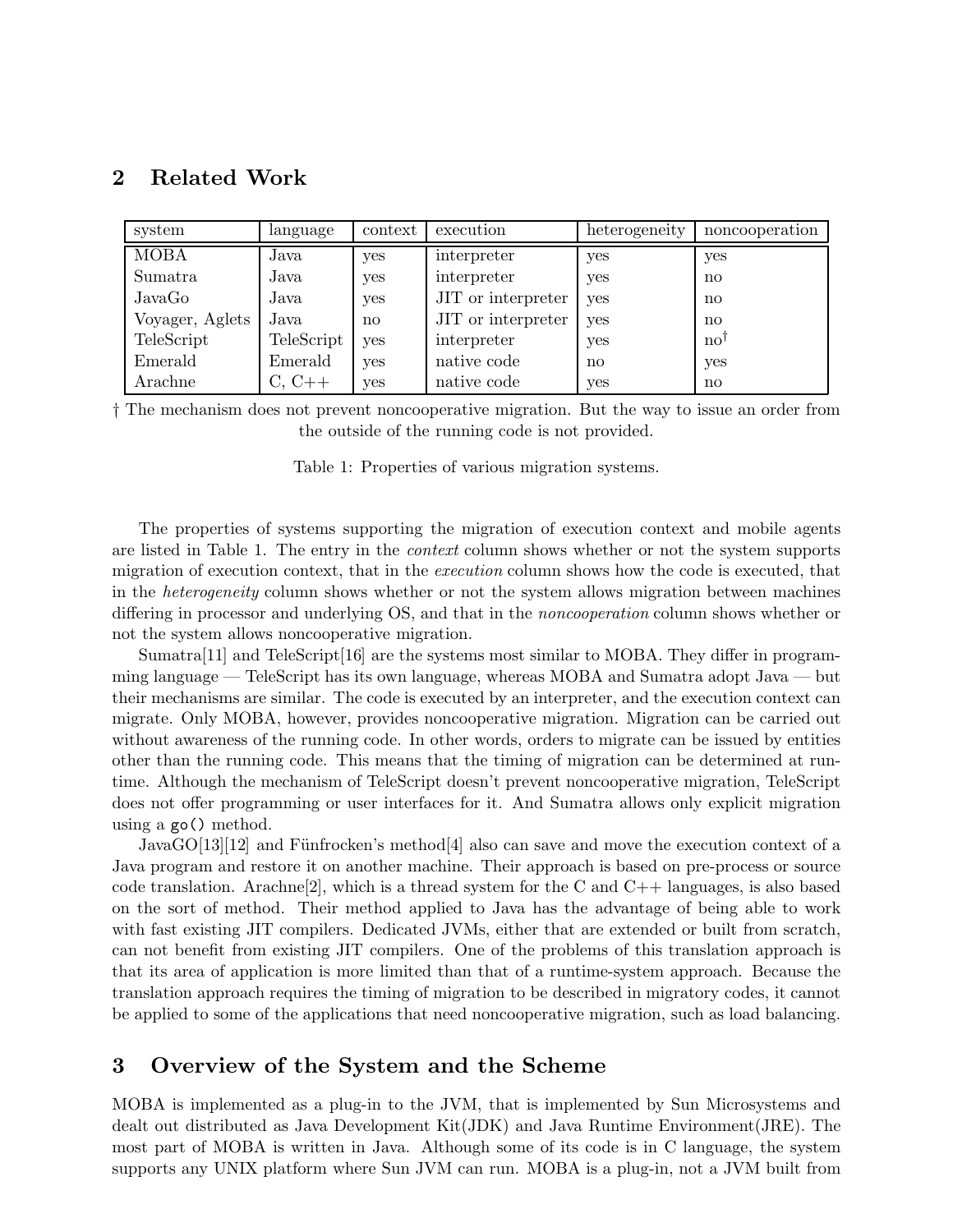scratch, so a program utilizing MOBA functions can also utilize plenty of functions provided by the JDK.

### **3.1 Programming and User Interface**

The programming interface provided by MOBA is so simple that only a few changes to the original code are needed to make the code migratory. To make the thread movable, we use the MobaThread class instead of the normal Thread class to instantiate the thread. To migrate to another machine, call the following method.

### MobaThread.goTo(*destination*)

Unlike programmers working with existent mobile agent systems for Java<sup>[8]</sup>[10<sup>]</sup>[5], programmers working with MOBA have to pay little attention to the particular programming interface.

Migration can be ordered not only by the migrant but also entities outside of the migrant, such as other threads and users. In this case, no statement to migrate is required in the migrant's code. Other threads in the same JVM, where the migrant stays, call the following method to move the thread.

*<target thread>*.moveTo(*destination*)



Figure 1: Graphical user interface to visualize mobile threads and order to migrate.

Furthermore, users can issue the order to migrate by using some user interfaces, either characterbased or graphical(Fig. 1).

### **3.2 Organization of the Facilities**

The migration facilities MOBA consist of some libraries, introspection, object marshaling, thread externalization, and thread migration. Their relation and dependency are shown in Fig. 2. The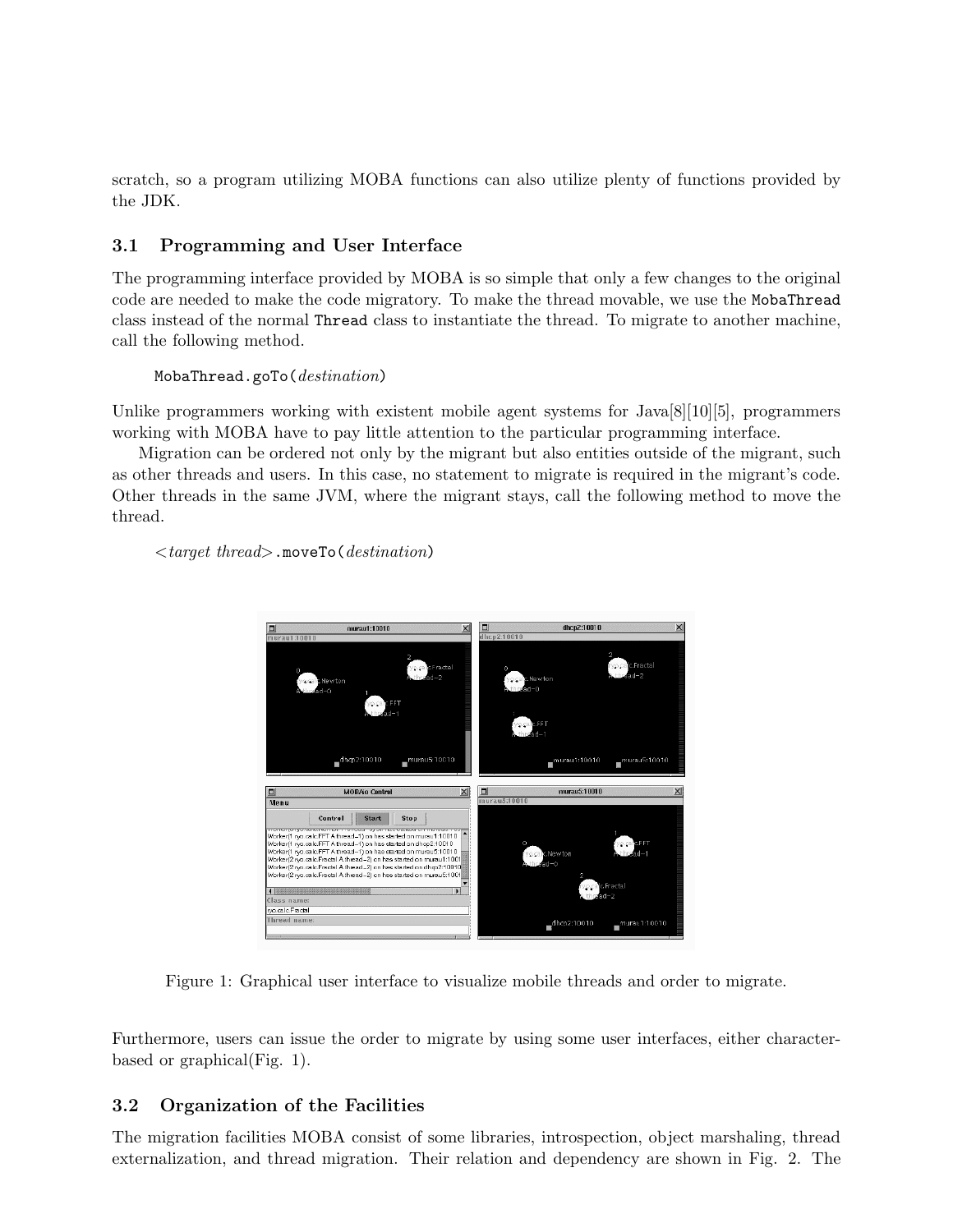

Figure 2: Organization of thread migration facilities.

introspection library provides the same function as the reflection library which is part of the standard library of Java. Similarly, object marshaling provides the function of serialization. Thread externalization translates a state of the running thread to a byte stream, and it is used by the thread migration library for moving threads between JVMs. Thread externalization can be used not only for migration, but also for persistence and fault tolerance. We, or an appropriate daemon program, can save states of running threads to a disk or a database in order to provide for an unforeseen fault of an underlying OS or machine.



Figure 3: Procedure to externalize a thread.

The procedure to translate a thread to a byte stream is represented in Fig. 3. First of all, some attributes of the thread (name, priority and so on) are translated. Then, after objects that are reachable from the thread object are marshaled, execution context is treated. A context consists of contents of stack frames generated by a chain of method invocations. The externalizer follows the chain from older frame to newer one and serializes the contents of the frame. A frame is located on the stack in a JVM and contains the state of a called method, The state consists of a program counter, operands to the method, local variables, elements on the stack. They are serialized in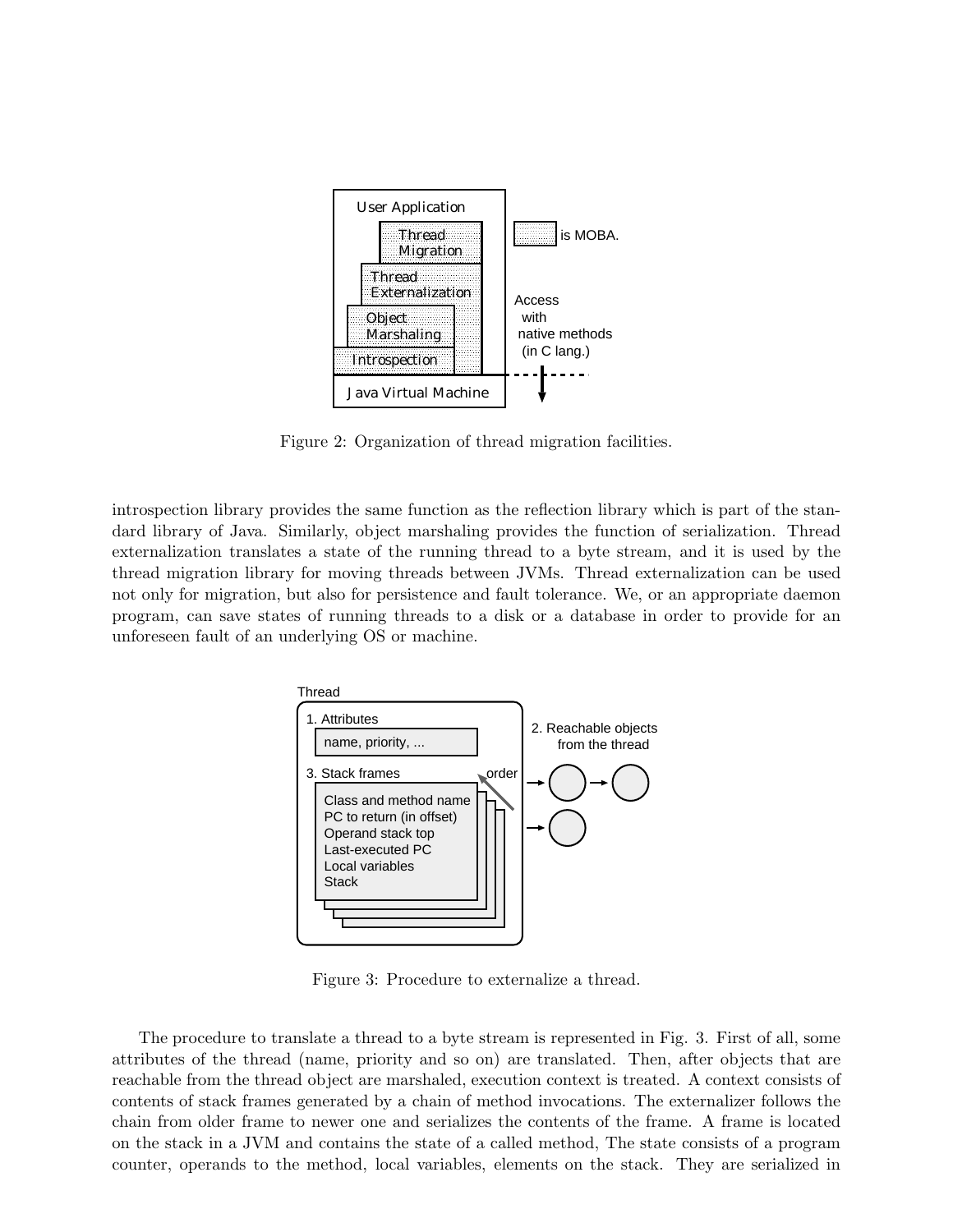machine-independent form.

Marshaling all the objects reachable from the thread object may be a problem. The migration system which handles remote references can leave some objects in the source JVM of migration. To access the objects left in the source JVM from the thread which has migrated is expensive because the access requests and replies have to pass through the network. Moving many objects takes a lot of time, but accessing the moved objects takes less time than does accessing the objects that were left at the source JVM. Deciding whether or not an object should be moved is not a trivial dicision.

## **4 Design Issues of Thread Migration in JVMs**

#### **4.1 Noncooperative Migration**

"Noncooperative migration" is migration without awareness by the migrant. The migration in MOBA does not need any cooperation of the migrant program. Cooperative migration is invoked by the migrant program itself. This kind of migration is suitable for some applications (e.g., describing mobile agents) but not for other applications. Dynamic load balancing and saving running states for fault tolerance are two applications that need noncooperative migration.

MOBA allows noncooperative migration, but it requires nonpreemptive scheduling of Java threads. Sun JVM can utilize two kinds of libraries as an underlying thread library: OS native threads (e.g., Solaris native threads) and green threads. Scheduling in green threads is nonpreemptive, so it always allows noncooperative migration. Although scheduling of threads is preemptive, cooperative migration (e.g., goTo(*destination*)) can be carried out.

If scheduling is preemptive, threads can be suspended in the middle of the execution of a bytecode instruction. At that time, elements of the execution context (such as a program counter, a stack pointer and so on) can be inconsistent. Nonpreemptive scheduling, on the other hand ensures that the context of a suspended thread is consistent. In nonpreemptive scheduling, the thread suspends its own execution by calling methods to wake-up the scheduler. For example, the Thread.yield() method, and some other methods that call system calls of the OS, kick the scheduler.

#### **4.2 Runtime Compilation**

Most JVMs have a runtime compiler called a Just-in-time compiler (JIT). It translates bytecode to processor native code at runtime. A runtime system that supports the capturing of execution context, however, is incompatible with existing JIT compilers. Because the approach of MOBA and Sumatra[11] provides a runtime system supporting execution-context capture, they cannot work with existing JIT compilers.

Heterogeneous migration needs a machine-independent representation of execution context, but most existing JIT compilers don't preserve a program counter on bytecode. Only the counter on native code can be obtained during execution of the native code generated by an existing JIT compiler. But, Sun's HotSpot VM[14] may allow the execution context on bytecode to be captured during the execution of the generated native code. Its details is not documented, but capturing the program counter on bytecode seems to be needed for its dynamic deoptimization. Common JIT compilers do not allow it.

The approach based on source code translation $[13][4]$  may work with any existing JIT compiler and thereby benefit from the JIT. But as noted earlier, this approach requires the timing of migration to be determined when writing codes, it cannot be applied to areas such as load balancing and fault tolerance.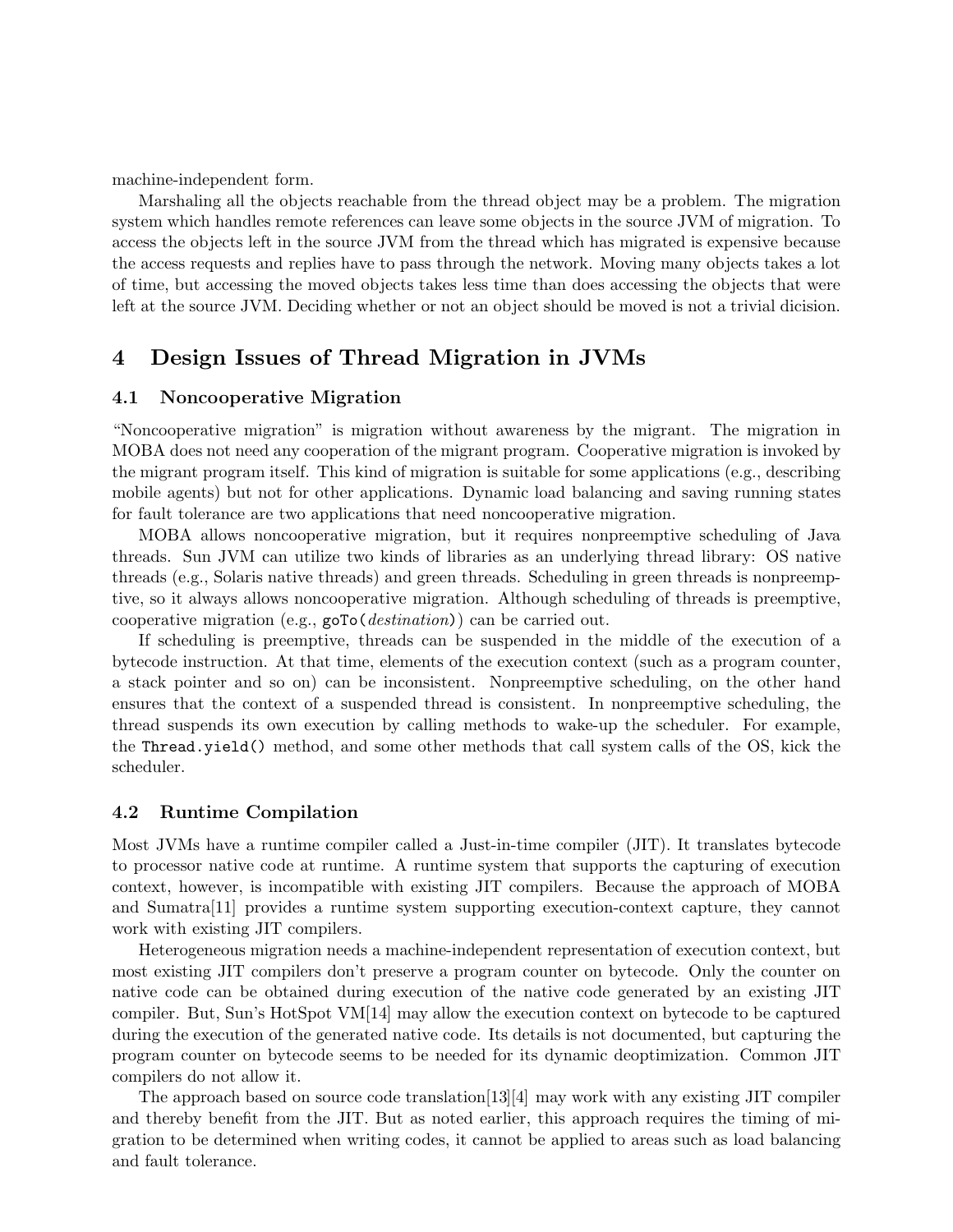Although none of the JIT compilers presently available can work with the runtime system, but it should in principle be possible to design a JIT compiler that supports the capture of execution context.

we are now developing the sort of JIT compiler: the native code sometimes checks a flag during its execution, and the flag indicates a request for capturing the context. This polling may have some cost in term of performance, but we expect any decrease in performance to be small.

#### **4.3 Marshaling Objects Tied to the Resources**

MOBA does not offer a function handling objects that reside in a remote machine, and it thus cannot by itself handle a reference to a remote object. Objects reached from the migratory thread are copied to the migration target. How to maintain objects which have some relation to resources specific to the machine is a common problem in object migration systems. File and socket descriptors are examples of the resources.

The general solution for the system to support remote reference is making the objects fixed to the machine[7][11], but MOBA cannot use that solution because so far it cannot handle remote references. To prevent accidents caused by an attempt to move the resources, MOBA disables some kinds of resources, such as a file descriptor. Consequently, the file descriptor becomes invalid (e.g., *−*1) at migration. Programmers have to be conscious that when writing the code.

Classes may be grouped into some categories with regard to their dependence on resources. Some classes whose instances are tied to the resources must be maintained, but others do not have to be maintained. When classes are newly written by programmers, the programmers can write specific marshaling methods for them. But, if the classes reside in the Java standard library, they are not aware of the migration of their instances. If the object migration system does not make objects stationary, it has to treat the resources tied to the classes. Current MOBA maintains some classes such as FileDescriptor.

#### **4.4 Types of Values on the JVM Stack**

The runtime system that supports the capture of execution context must know the types of values in the stack of a JVM. Local variables and operands of the called method stay on the stack. The values may be 32-bit or 64-bit immediate values or references to objects.

It is difficult to distinguish the types referring only the value. A Sumatra interpreter maintains a type stack parallel to the value stack[1], and distinguishes the type with it. Sumatra has its own interpreter built from scratch, so it can use this method. But MOBA is a plug-in to the existing Sun JVM, which does not have a type stack like Sumatra. If the class file has LocalVariableTable attributes[9], the types of local variables can be obtained in the table. But in general, in a Sun JVM there is no information about the type of values in the stack.

With a JVM like Sun's, we have either to infer the type from the value else determine the type by tracing the bytecode of the method from the head like a bytecode verifier. Tracing bytecode to determine types is computationally expensive, so MOBA infers the type from the value. It distinguishes a reference from an immediate value by utilizing the fact that all references reside in a particular area of the address space and are aligned in 64-bit boundaries. A reference cannot be mistaken for an immediate value, Although an immediate value will infrequently be mistaken for a reference. To confirm its inference, MOBA checks the validity of a value recognized as a reference. Whether the value has a right structure as a reference is checked. The validation cannot be perfect but it will be effective enough to ensure the result of recognition.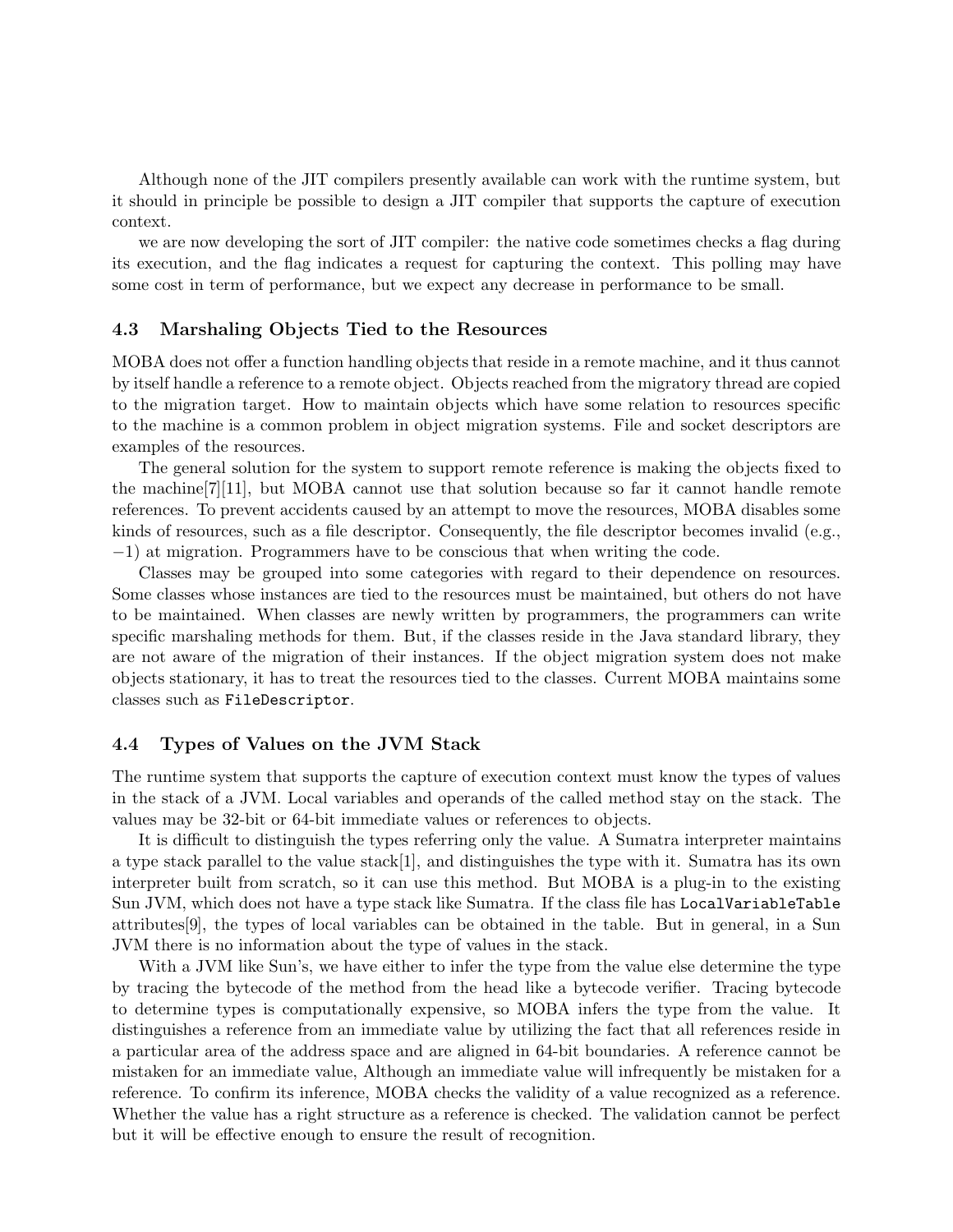## **5 Performance Evaluation**

We evaluated the performance of MOBA's mobility function by using two machines connected via one ethernet repeater, in a 100-Mbit/sec Ethernet. One of the machines had an UltraSPARC–II 167-MHz processor, the other had an UltraSPARC–II 296-MHz processor, and SunOS 5 ran on both machines. We used the reference implementation of JDK 1.1.8 with MOBA and used the production release of JDK 1.1.7 with other systems, and we used interpreter with MOBA and Sun JIT compiler with other systems since MOBA can't work with existing JIT compilers.

### **5.1 Latency of Migration**

We described a simple and lightweight migrant with MOBA and with Voyager ORB 3.0[10], and then made them go and return. Migration times obtained with the systems are listed in Table 2. It is interesting whether thread migration can be comparable with the mobile agent system like Voyager, which does not support migration of execution context.

| $\#$ of times go and back |         | 50     |
|---------------------------|---------|--------|
| MOBA                      | $191.0$ | 105.32 |
| Voyager                   | 292.5   | 37.08  |

Table 2: Latency of an one-way migration (msec).

When a go and back is performed once, MOBA is faster even though it moves the execution context in addition to the data held by the migrant.

### **5.2 Throughput**

We also used MOBA for remote execution, measured the data transfer throughput, and compared it with the throughput obtained using two object request broker(ORB)s for Java, RMI[17] and HORB[6]. With those we used a remote method invocation with an argument and no return value. The argument was a large array of 64-bit floating point value. With MOBA, we used a migrant with a large array and return without any data.

As shown in Fig. 4, when the amount of data transferred is small MOBA takes more time than the ORBs do because it moves the execution context as well as data. Thus time taken by a migration with MOBA is larger than latency of a remote invocation of ORBs, but the data transfer throughput is better with MOBA than with the other systems.

## **6 Conclusion**

A migration system for Java threads has been implemented as a plug-in to an existing JVM, and it supports noncooperative migration of execution context with nonpreemptive scheduling of threads. Some problems pointed and discussed here were whether objects reachable from the migrant should be moved, how the types of values in the stack can be identified, compatibility with JIT compilers, and how resources tied to moving objects should be handled.

As a further study, we are currently designing a JIT compiler that can work well with thread migration. Hereby noncooperative and heterogeneous migration with execution of native code will be got possible.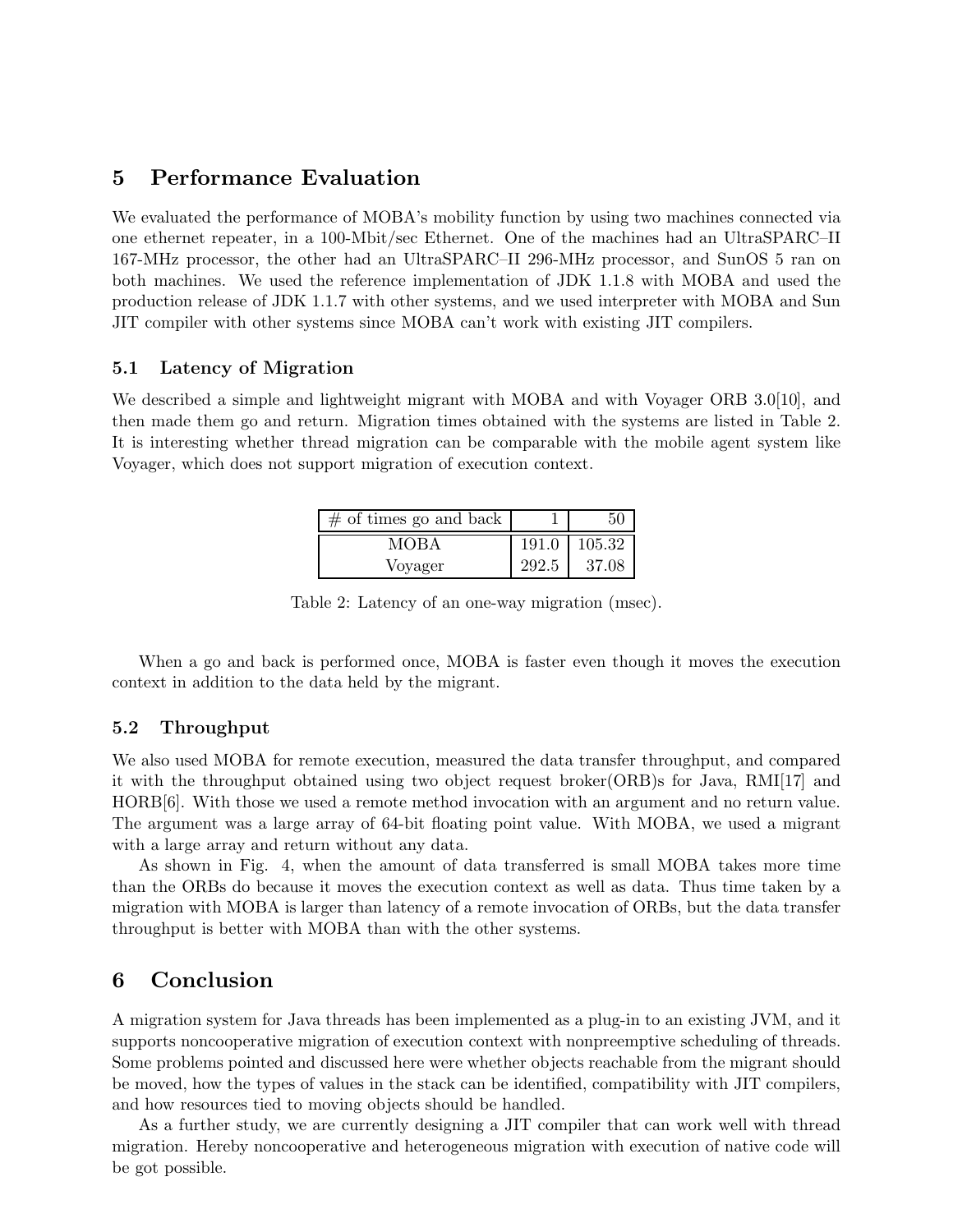

Figure 4: Round-trip time of remote execution.

## **References**

- [1] Acharya, A., Ranganathan, M., and Saltz, J. Sumatra: A language for resource-aware mobile programs. In *Mobile Object Systems*, J. Vitek and C. Tschudin, Eds. Springer Verlag Lecture Notes in Computer Science, 1997.
- [2] Dimitrov, B., and Rego, V. Arachne: A portable threads system supporting migrant threads on heterogeneous network farms. *IEEE Transaction on Parallel and Distributed Systems 9*, 5 (May 1998), 459–469.
- [3] ESKICIOGLU, M. R. Design issues of process migration facilities in distributed system. *IEEE Technical Comittee on Operating Systems Newsletter 4*, 2 (Winter 1989), 3–13. Reprinted in *Scheduling and Load Balancing in Parallel and Distributed Systems*, IEEE Computer Society Press.
- [4] FÜNFROCKEN, S. Transparent migration of java-based mobile agents. In *Proc. of 2nd Int'l Workshop on Mobile Agents 98(MA'98)* (Sept. 1998), pp. 26–37.
- [5] General Magic, Inc. Odyssey. http://www.genmagic.com/technology/odyssey.html.
- [6] Hirano, S. HORB: Distributed execution of Java programs. In *Proceedings of World Wide Computing and Its Applications* (Mar. 1997).
- [7] Jul, E., Levy, H., Hutchinson, N., and Black, A. Fine-grained mobility in the emerald system. *ACM Transaction on Computer Systems 6*, 1 (Feb. 1988), 109–133.
- [8] Lange, D., and Oshima, M. *Programming and Deploying Java Mobile Agents with Aglets*. Addison Wesley Longman, Inc., 1998.
- [9] Lindholm, T., and Yellin, F. *The JavaTM Virtual Machine Specification*. Addison Wesley, 1997.